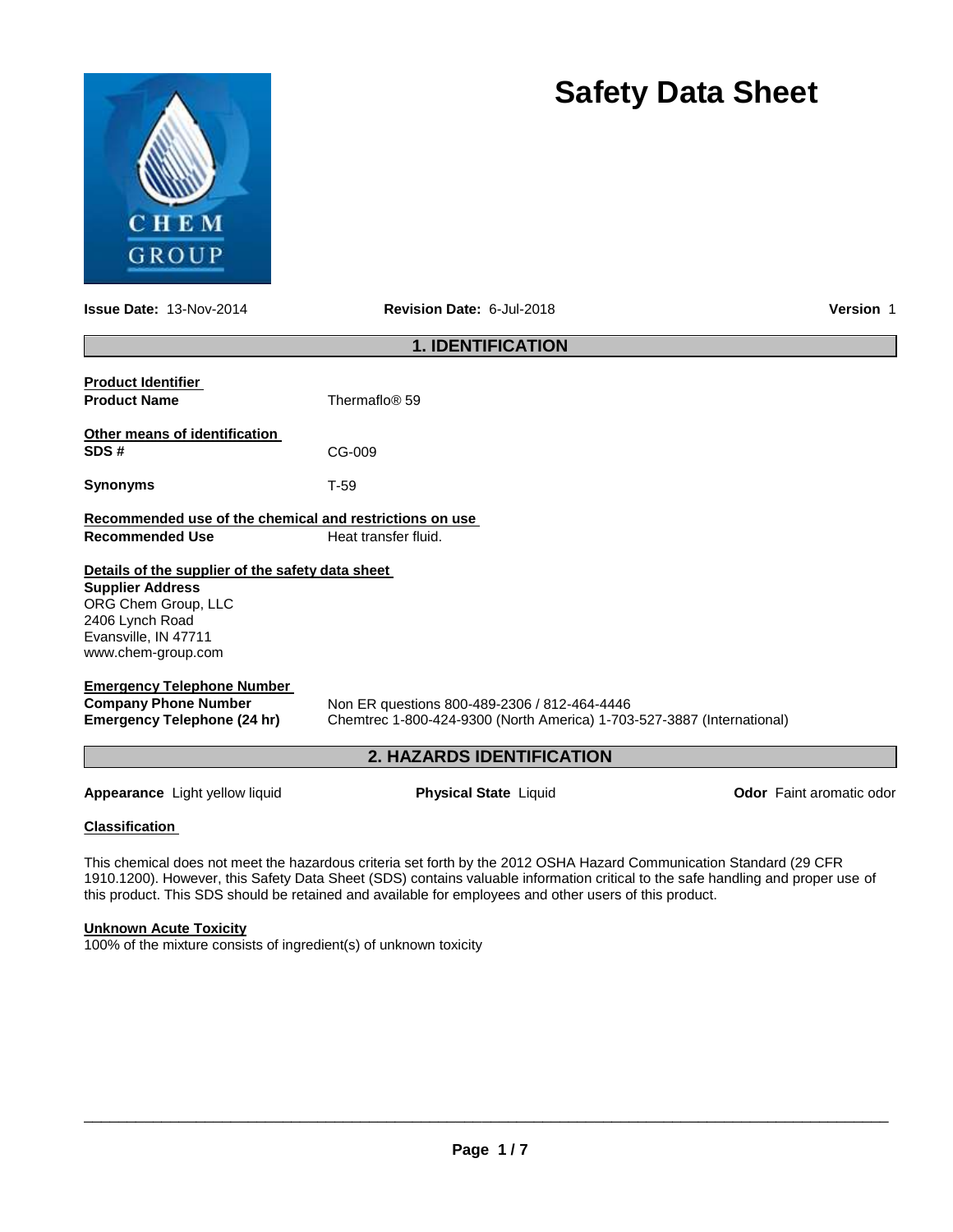## **Precaution**

An improperly designed or maintained heat transfer system may permit the release of fluid, or air/moisture leakage into the system. This leakage could lower the fluid's flashpoint and/or produce light ends.

\_\_\_\_\_\_\_\_\_\_\_\_\_\_\_\_\_\_\_\_\_\_\_\_\_\_\_\_\_\_\_\_\_\_\_\_\_\_\_\_\_\_\_\_\_\_\_\_\_\_\_\_\_\_\_\_\_\_\_\_\_\_\_\_\_\_\_\_\_\_\_\_\_\_\_\_\_\_\_\_\_\_\_\_\_\_\_\_\_\_\_\_\_

System leaks that result in saturated insulation may, when heated over time, create a combustible mixture when suddenly exposed to air. Leakage of fluid from the system at operating temperature and pressure may cause fluid to disperse as an aerosol, which may result in flammable concentrations of vapor in the air.

Thermal degradation or other decomposition of the fluid can occur in an improperly maintained heat transfer system, and also for other reasons, including operating the system above the fluid's recommended operating temperature and failure to maintain proper fluid velocity. Degradation or decomposition of the fluid may also create "low boiler" hydrocarbon compounds or light ends. The occurrence of any of the foregoing conditions may lead to an increased risk of explosion and/or fire.

# **3. COMPOSITION/INFORMATION ON INGREDIENTS**

**Synonyms** Reclaimed T-59.

| <b>Chemical Name</b>     | <b>CAS No</b> | Weight-% |
|--------------------------|---------------|----------|
| Ethyl diphenylethane     | 64800-83-5    | 30-60    |
| Diethyl diphenyl ethane  | 68398-19-6    | 10-30    |
| (phenyl ethyl) benzene   | 38888-98-1    | 10-30    |
| Ethylbenzene homopolymer | 27536-89-6    | 7-13     |

\*\*If Chemical Name/CAS No is "proprietary" and/or Weight-% is listed as a range, the specific chemical identity and/or percentage of composition has been withheld as a trade secret.\*\*

| <b>4. FIRST-AID MEASURES</b>                                                      |                                                                                                                                                                                   |  |  |  |
|-----------------------------------------------------------------------------------|-----------------------------------------------------------------------------------------------------------------------------------------------------------------------------------|--|--|--|
| <b>First Aid Measures</b>                                                         |                                                                                                                                                                                   |  |  |  |
| <b>General Advice</b>                                                             | Provide this SDS to medical personnel for treatment.                                                                                                                              |  |  |  |
| <b>Eye Contact</b>                                                                | Rinse cautiously with water for several minutes. Remove contact lenses, if present and<br>easy to do. Continue rinsing. If eye irritation persists: Get medical advice/attention. |  |  |  |
| <b>Skin Contact</b>                                                               | IF ON SKIN: Wash with plenty of soap and water. Take off contaminated clothing and wash<br>it before reuse. If skin irritation occurs: Get medical advice/attention.              |  |  |  |
| <b>Inhalation</b>                                                                 | IF INHALED: Remove victim to fresh air and keep at rest in a position comfortable for<br>breathing. If symptoms persist, call a physician.                                        |  |  |  |
| Ingestion                                                                         | Do not induce vomiting. Rinse mouth. Never give anything by mouth to an unconscious<br>person. Call a physician immediately.                                                      |  |  |  |
| <b>Most important symptoms and effects</b>                                        |                                                                                                                                                                                   |  |  |  |
| <b>Symptoms</b>                                                                   | May cause eye, skin and respiratory tract irritation.                                                                                                                             |  |  |  |
| <u>Indication of any immediate medical attention and special treatment needed</u> |                                                                                                                                                                                   |  |  |  |
| <b>Notes to Physician</b>                                                         | Treat symptomatically.                                                                                                                                                            |  |  |  |
| <b>5. FIRE-FIGHTING MEASURES</b>                                                  |                                                                                                                                                                                   |  |  |  |

#### **Suitable Extinguishing Media**

Use extinguishing measures that are appropriate to local circumstances and the surrounding environment.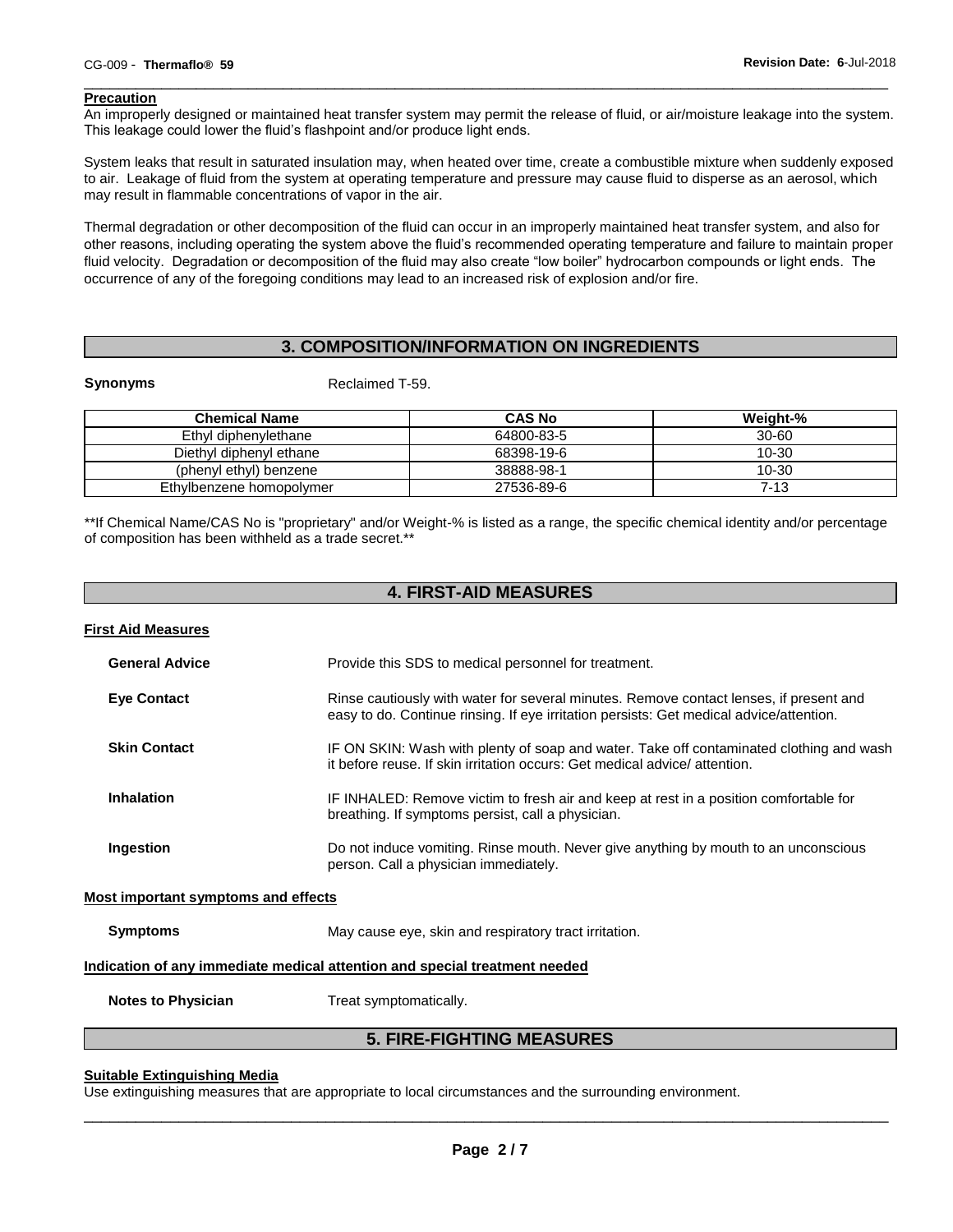**Unsuitable Extinguishing Media** Do not scatter spilled material with high pressure water streams.

## **Specific Hazards Arising from the Chemical**

Thermal decomposition can lead to release of irritating and toxic gases and vapors.

**Hazardous Combustion Products** Carbon oxides, Soot. Smoke. Hydrocarbons.

## **Sensitivity to Mechanical Impact** None.

**Sensitivity to Static Discharge** None.

#### **Protective equipment and precautions for firefighters**

As in any fire, wear self-contained breathing apparatus pressure-demand, MSHA/NIOSH (approved or equivalent) and full protective gear.

## **6. ACCIDENTAL RELEASE MEASURES**

\_\_\_\_\_\_\_\_\_\_\_\_\_\_\_\_\_\_\_\_\_\_\_\_\_\_\_\_\_\_\_\_\_\_\_\_\_\_\_\_\_\_\_\_\_\_\_\_\_\_\_\_\_\_\_\_\_\_\_\_\_\_\_\_\_\_\_\_\_\_\_\_\_\_\_\_\_\_\_\_\_\_\_\_\_\_\_\_\_\_\_\_\_

#### **Personal precautions, protective equipment and emergency procedures**

| <b>Personal Precautions</b>      | Ensure adequate ventilation, especially in confined areas.                                                                                                                                            |  |  |  |  |
|----------------------------------|-------------------------------------------------------------------------------------------------------------------------------------------------------------------------------------------------------|--|--|--|--|
| <b>Environmental Precautions</b> | Prevent from entering into soil, ditches, sewers, waterways and/or groundwater. See<br>Section 12, Ecological Information. Collect spillage. See Section 12 for additional Ecological<br>Information. |  |  |  |  |

#### **Methods and material for containment and cleaning up**

**Methods for Containment** Prevent further leakage or spillage if safe to do so.

**Methods for Clean-Up** Dike far ahead of liquid spill for later disposal. Absorb with inert material or sweep up, and then place in suitable container for chemical waste.

# **7. HANDLING AND STORAGE**

## **Precautions for safe handling**

| <b>Advice on Safe Handling</b> | Wash face, hands, and any exposed skin thoroughly after handling. Use personal             |  |  |  |  |
|--------------------------------|--------------------------------------------------------------------------------------------|--|--|--|--|
|                                | protection recommended in Section 8. Avoid breathing dust/fume/gas/mist/vapors/spray.      |  |  |  |  |
|                                | Use only outdoors or in a well-ventilated area. Avoid contact with skin, eyes or clothing. |  |  |  |  |

## **Conditions for safe storage, including any incompatibilities**

| <b>Storage Conditions</b> | Keep container tightly closed and store in a cool, dry and well-ventilated place. Store locked |
|---------------------------|------------------------------------------------------------------------------------------------|
|                           | up.                                                                                            |

**Incompatible Materials Strong oxidizing agents. Ignition sources.** 

## **8. EXPOSURE CONTROLS/PERSONAL PROTECTION**

**Exposure Guidelines** No exposure limits noted for ingredient(s) The following information is given as general guidance

#### **Appropriate engineering controls**

**Engineering Controls** Maintain eye wash fountain and quick-drench facilities in work area.

#### **Individual protection measures, such as personal protective equipment**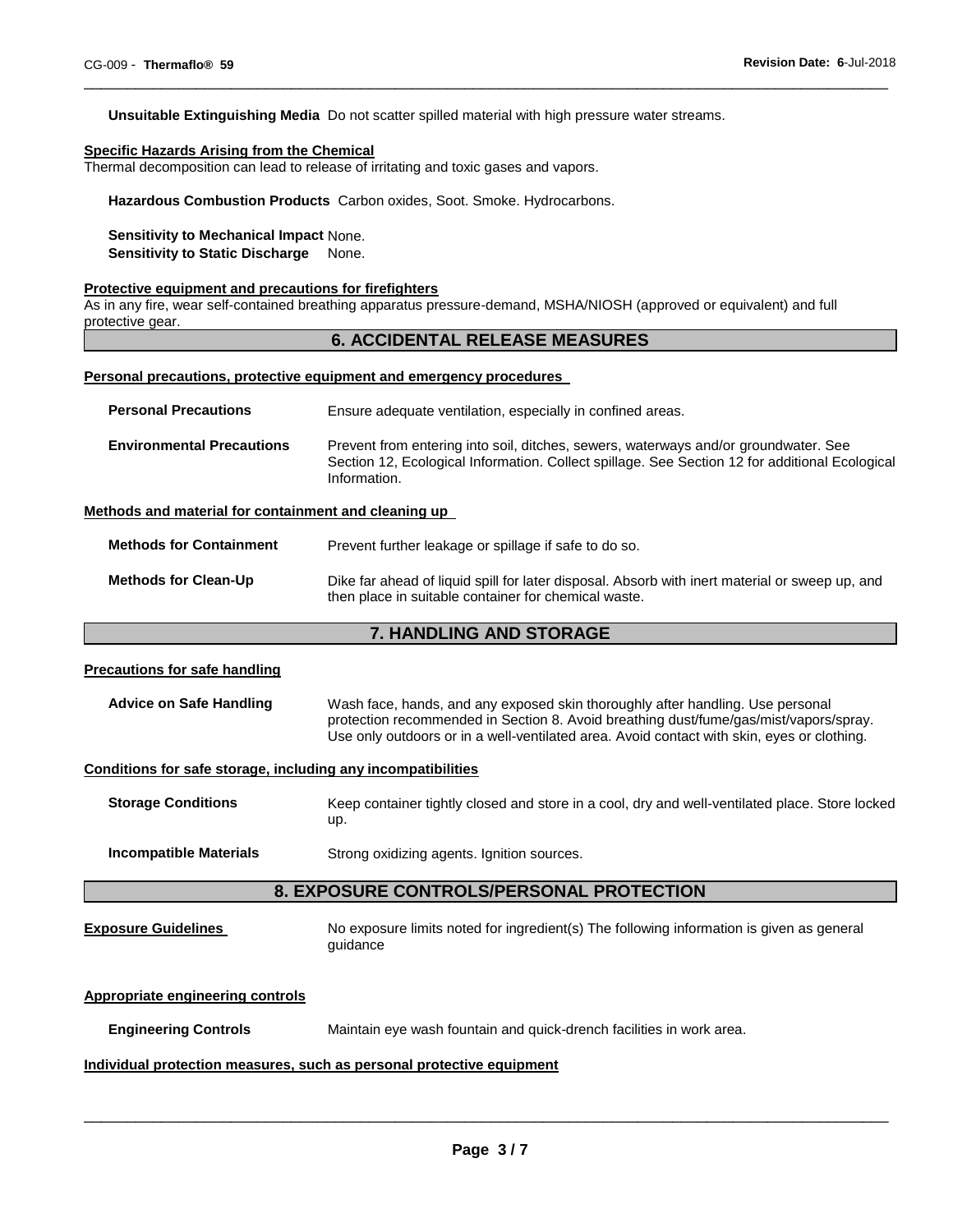| <b>Eye/Face Protection</b>      | Safety goggles.                                                                                                                                                                                                                                                                                                                |
|---------------------------------|--------------------------------------------------------------------------------------------------------------------------------------------------------------------------------------------------------------------------------------------------------------------------------------------------------------------------------|
| <b>Skin and Body Protection</b> | Wear impervious protective clothing, including boots, gloves, lab coat, apron or coveralls,<br>as appropriate, to prevent skin contact.                                                                                                                                                                                        |
| <b>Respiratory Protection</b>   | In case of inadequate ventilation or risk of inhalation of vapors, use suitable respiratory<br>equipment.                                                                                                                                                                                                                      |
|                                 | General Hygiene Considerations Avoid contact with skin, eyes and clothing. After handling this product, wash hands before<br>eating, drinking, or smoking. If contact occurs, remove contaminated clothing. If needed,<br>take first aid action shown on section 4 of this SDS. Launder contaminated clothing before<br>reuse. |

# **9. PHYSICAL AND CHEMICAL PROPERTIES**

## **Information on basic physical and chemical properties**

| <b>Physical State</b><br>Appearance<br>Color                                                                                                                                                                                                                                                                                                                                                                                                                                                                                                                                                           | Liquid<br>Light yellow liquid<br>Light yellow                                                                                                                                                                                                                                                                                                                              | Odor<br><b>Odor Threshold</b>       | Faint aromatic odor<br>Not determined |
|--------------------------------------------------------------------------------------------------------------------------------------------------------------------------------------------------------------------------------------------------------------------------------------------------------------------------------------------------------------------------------------------------------------------------------------------------------------------------------------------------------------------------------------------------------------------------------------------------------|----------------------------------------------------------------------------------------------------------------------------------------------------------------------------------------------------------------------------------------------------------------------------------------------------------------------------------------------------------------------------|-------------------------------------|---------------------------------------|
| <b>Property</b><br>рH<br><b>Melting Point/Freezing Point</b><br><b>Boiling Point/Boiling Range</b><br><b>Flash Point</b><br><b>Evaporation Rate</b><br><b>Flammability (Solid, Gas)</b><br><b>Upper Flammability Limits</b><br><b>Lower Flammability Limit</b><br><b>Vapor Pressure</b><br><b>Vapor Density</b><br><b>Specific Gravity</b><br><b>Water Solubility</b><br>Solubility in other solvents<br><b>Partition Coefficient</b><br><b>Auto-ignition Temperature</b><br><b>Decomposition Temperature</b><br><b>Kinematic Viscosity</b><br><b>Dynamic Viscosity</b><br><b>Explosive Properties</b> | Values<br>Not determined<br>Not determined<br>Not determined<br>146.11 °C / 295 °F<br>Not determined<br>Liquid-not applicable<br>Not determined<br>Not determined<br>Not determined<br>Not determined<br>$0.964$ grams/ ml<br>Not determined<br>Not determined<br>Not determined<br>Not determined<br>Not determined<br>Not determined<br>Not determined<br>Not determined | Remarks • Method<br>@ 25 °C (77 °F) |                                       |
| <b>Oxidizing Properties</b>                                                                                                                                                                                                                                                                                                                                                                                                                                                                                                                                                                            | Not determined                                                                                                                                                                                                                                                                                                                                                             |                                     |                                       |

# **10. STABILITY AND REACTIVITY**

## **Reactivity**

Not reactive under normal conditions.

# **Chemical Stability**

Stable under recommended storage conditions.

## **Possibility of Hazardous Reactions**

None under normal processing.

## **Hazardous Polymerization** Hazardous polymerization does not occur.

## **Conditions to Avoid**

Ignition sources.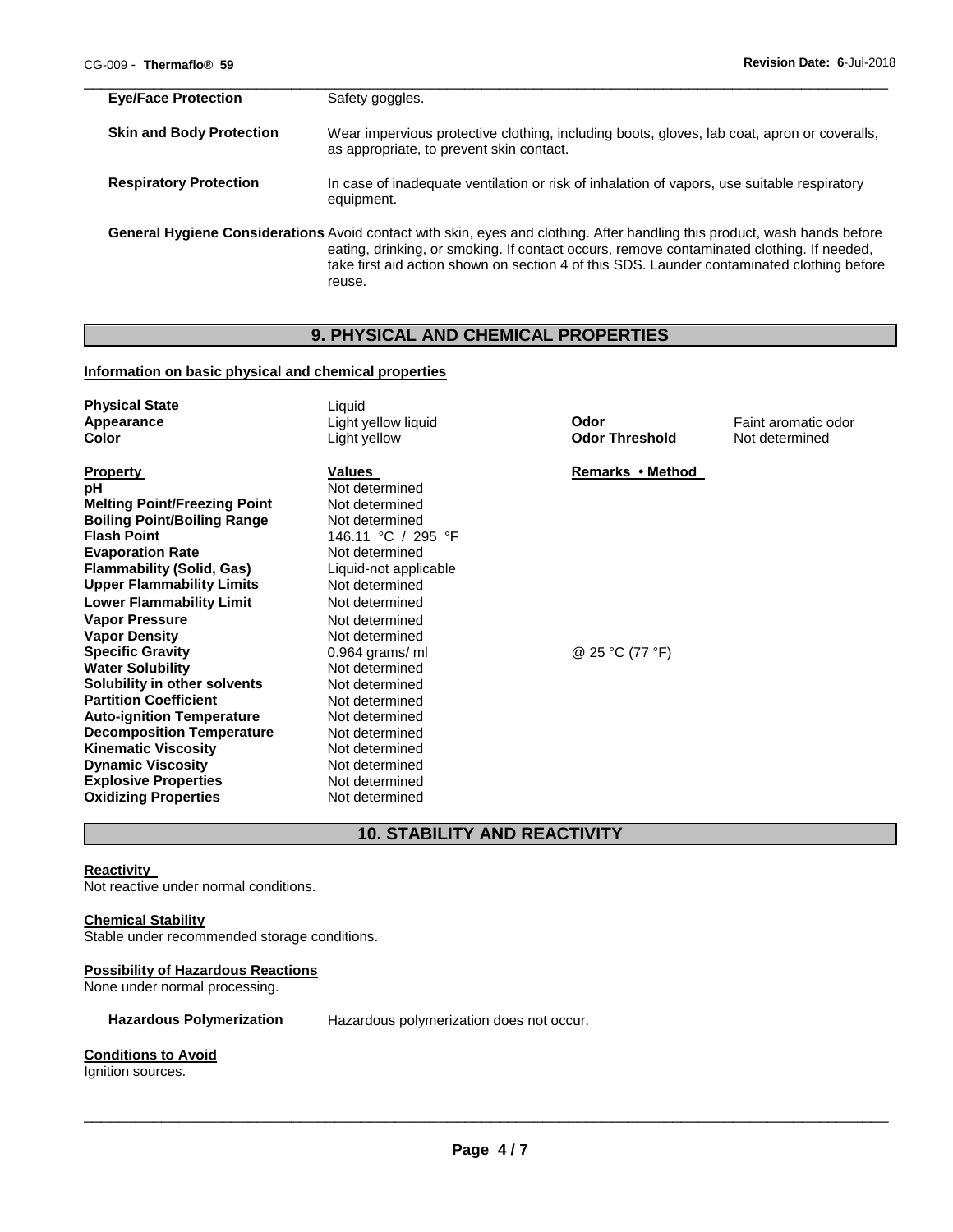# **Incompatible Materials**

Strong oxidizing agents. Ignition sources.

#### **Hazardous Decomposition Products**

Carbon oxides.

# **11. TOXICOLOGICAL INFORMATION**

\_\_\_\_\_\_\_\_\_\_\_\_\_\_\_\_\_\_\_\_\_\_\_\_\_\_\_\_\_\_\_\_\_\_\_\_\_\_\_\_\_\_\_\_\_\_\_\_\_\_\_\_\_\_\_\_\_\_\_\_\_\_\_\_\_\_\_\_\_\_\_\_\_\_\_\_\_\_\_\_\_\_\_\_\_\_\_\_\_\_\_\_\_

## **Information on likely routes of exposure**

| <b>Product Information</b>                                  |                                                                                                                                                                                      |  |  |
|-------------------------------------------------------------|--------------------------------------------------------------------------------------------------------------------------------------------------------------------------------------|--|--|
| <b>Eye Contact</b><br><b>Skin Contact</b>                   | Irritating to eyes.<br>Irritating to skin. Prolonged contact may cause redness and irritation.                                                                                       |  |  |
| <b>Inhalation</b>                                           | Avoid breathing vapors or mists.                                                                                                                                                     |  |  |
| Ingestion                                                   | May cause discomfort if swallowed.                                                                                                                                                   |  |  |
| <b>Component Information</b>                                |                                                                                                                                                                                      |  |  |
| Information on physical, chemical and toxicological effects |                                                                                                                                                                                      |  |  |
| <b>Symptoms</b>                                             | Signs and symptoms of overexposure: headache, dizziness / incoordination,<br>nausea/vomiting, loss of consciousness, vertigo, confusion, anxiety, laboured breathing,<br>drowsiness. |  |  |
|                                                             | Delayed and immediate effects as well as chronic effects from short and long-term exposure                                                                                           |  |  |
| Carcinogenicity                                             | Based on the information provided, this product does not contain any carcinogens or<br>potential carcinogens as listed by OSHA, IARC or NTP.                                         |  |  |
| <b>Numerical measures of toxicity</b><br>Not determined     |                                                                                                                                                                                      |  |  |
| <b>Unknown Acute Toxicity</b>                               | 100% of the mixture consists of ingredient(s) of unknown toxicity.                                                                                                                   |  |  |
| <b>12. ECOLOGICAL INFORMATION</b>                           |                                                                                                                                                                                      |  |  |

## **Ecotoxicity**

An environmental hazard cannot be excluded in the event of unprofessional handling or disposal.

**Persistence/Degradability**

Not determined.

**Bioaccumulation** Not determined.

**Mobility** Not determined

**Other Adverse Effects**

Not determined

# **13. DISPOSAL CONSIDERATIONS**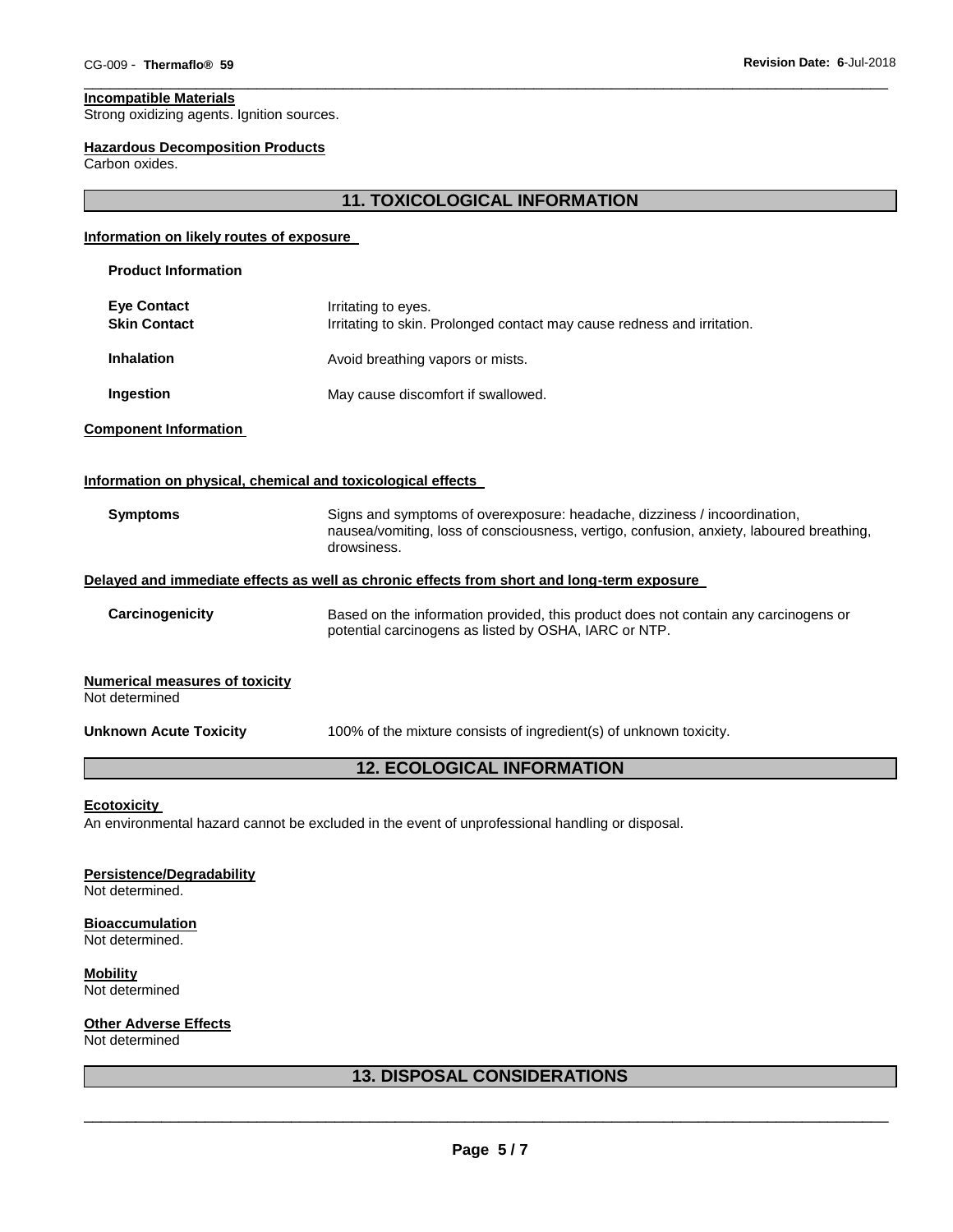#### **Waste Treatment Methods**

| <b>Disposal of Wastes</b>     | Disposal should be in accordance with applicable regional, national and local laws and<br>regulations. |
|-------------------------------|--------------------------------------------------------------------------------------------------------|
| <b>Contaminated Packaging</b> | Disposal should be in accordance with applicable regional, national and local laws and<br>regulations. |

\_\_\_\_\_\_\_\_\_\_\_\_\_\_\_\_\_\_\_\_\_\_\_\_\_\_\_\_\_\_\_\_\_\_\_\_\_\_\_\_\_\_\_\_\_\_\_\_\_\_\_\_\_\_\_\_\_\_\_\_\_\_\_\_\_\_\_\_\_\_\_\_\_\_\_\_\_\_\_\_\_\_\_\_\_\_\_\_\_\_\_\_\_

## **14. TRANSPORT INFORMATION**

| <b>Note</b> | Please see current shipping paper for most up to date shipping information, including<br>exemptions and special circumstances. |
|-------------|--------------------------------------------------------------------------------------------------------------------------------|
| <u>DOT</u>  | Not regulated                                                                                                                  |
| <b>IATA</b> | Not regulated                                                                                                                  |
| <b>IMDG</b> | Not regulated                                                                                                                  |

# **15. REGULATORY INFORMATION**

## **International Inventories**

| <b>Chemical Name</b>     | <b>TSCA</b> | <b>DSL</b> | NDSL | <b>EINECS</b> | <b>ELINCS</b> | <b>ENCS</b> | <b>IECSC</b> | <b>KECL</b> | <b>PICCS</b> | <b>AICS</b> |
|--------------------------|-------------|------------|------|---------------|---------------|-------------|--------------|-------------|--------------|-------------|
| Ethyl diphenylethane     | Present     |            |      | Present       |               | Present     |              | Present     |              |             |
| Diethyl diphenyl ethane  | Present     |            |      | Present       |               | Present     |              |             |              |             |
| (phenyl ethyl) benzene   | Present     |            |      | Present       |               |             |              | Present     |              |             |
| Ethylbenzene homopolymer | Present     |            |      |               |               |             |              |             |              |             |

#### **Legend:**

*TSCA - United States Toxic Substances Control Act Section 8(b) Inventory* 

*DSL/NDSL - Canadian Domestic Substances List/Non-Domestic Substances List* 

*EINECS/ELINCS - European Inventory of Existing Chemical Substances/European List of Notified Chemical Substances* 

*ENCS - Japan Existing and New Chemical Substances* 

*IECSC - China Inventory of Existing Chemical Substances* 

*KECL - Korean Existing and Evaluated Chemical Substances* 

*PICCS - Philippines Inventory of Chemicals and Chemical Substances* 

*AICS - Australian Inventory of Chemical Substances* 

## **US Federal Regulations**

#### **CERCLA**

This material, as supplied, does not contain any substances regulated as hazardous substances under the Comprehensive Environmental Response Compensation and Liability Act (CERCLA) (40 CFR 302) or the Superfund Amendments and Reauthorization Act (SARA) (40 CFR 355).

# **SARA 313**

Section 313 of Title III of the Superfund Amendments and Reauthorization Act of 1986 (SARA). This product does not contain any chemicals which are subject to the reporting requirements of the Act and Title 40 of the Code of Federal Regulations, Part 372